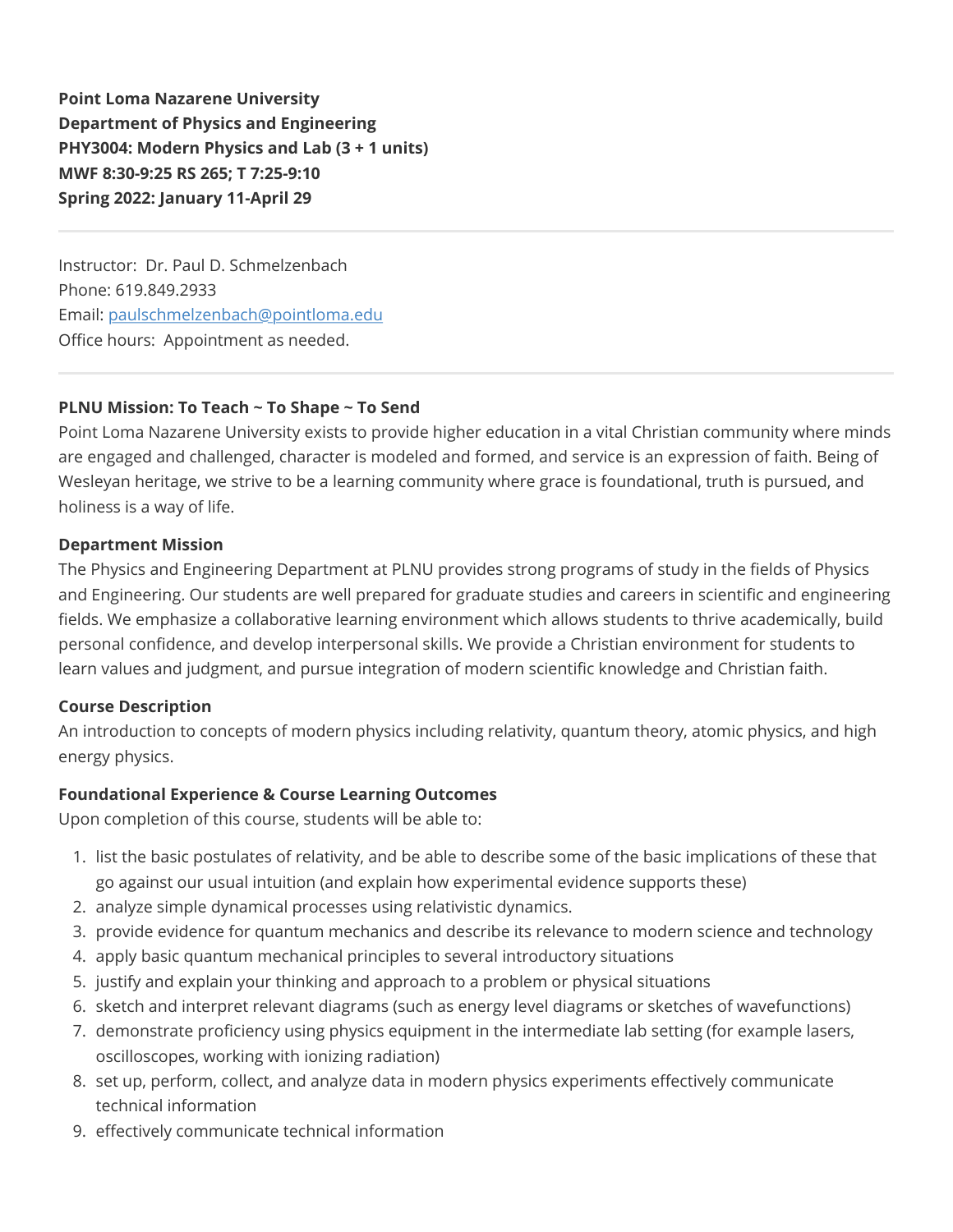## **Required Texts and Materials**

• Modern Physics, 4th Edition by Krane

## **Course Credit Hour Information**

In the interest of providing sufficient time to accomplish the stated course learning outcomes, this class meets the PLNU credit hour policy for a 4 unit class delivered over 15 weeks. Specific details about how the class meets the credit hour requirements can be provided upon request.

## **Assessment and Grading**

The grade you earn in this course is based on the scale below. The points you receive during the course are weighted accordingly:

**(5%) Preclass** Each class day there will a few questions to answer electronically. These will typically be due by 10 pm the evening before class. Your responses to the preclass questions are graded on the following scale: 3=demonstrates reading/thinking; 2=room for improvement, 1=looks pretty last second, 0=unsatisfactory.

**(25%) Lab** provides you the opportunity for a hands-on experience of topics from class and important experiments in modern physics. You will be developing lab techniques, furthering your understanding and operation of lab equipment, applying data analysis techniques, and learning to better communicate findings. Labs will be performed in pairs.

**(20%) Homework** Problems will be given throughout the course. As with upper-division physics courses, homework is essential to your learning of the material. Problems in this course are usually analytic but will be complemented by computational methods. Problems should be worked neatly in clear logical steps. Solutions should be clear enough one of your peers could easily follow what you did if they had not worked the problem before.

**(30%) Exams (3):** Three exams will be given during in-semester on February 4, March 2, and April 6. Exams will include both multiple-choice or short answer conceptual questions, and problems to solve. Exams will be closed book, but a sheet of formulas will be provided to you to use during your exam. Partial credit will be given for correct reasoning at any step of a problem, but only if it is communicated clearly enough for me to understand. For problems that call for a solution or explanation, no credit will be given for an answer alone; the method or reasoning must also be shown.

**(20%) Final exam:** The final exam is Friday May 6 at 7:30-10:00 am. The final examination will be comprehensive with an emphasis on the final material in the course.

| A        | B       |               | D             |                |
|----------|---------|---------------|---------------|----------------|
| A 92-100 | B+87-89 | $C+77-79$     | $D+67-69$     | F Less than 59 |
| A-90-91  | B 83-86 | C 73-76       | D 63-66       |                |
|          | B-80-82 | $C - 70 - 72$ | $D - 60 - 62$ |                |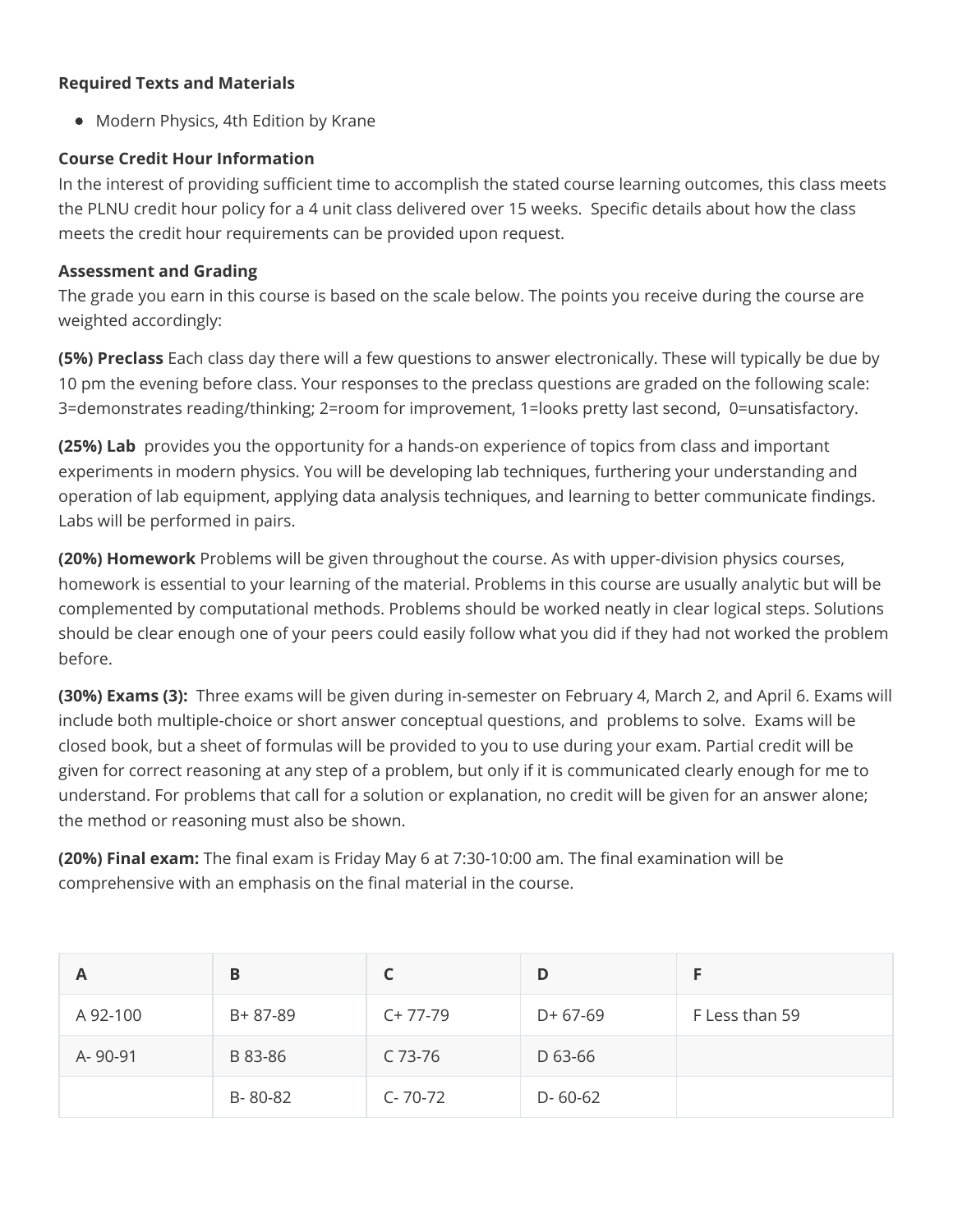### **Exams**

Examinations and the Final Examination will include problems and questions over material assigned in the text, readings and handouts, as well as material presented in class. No examination shall be missed without prior consent or a well-documented emergency beyond your control. A score of zero will be assigned for an examination that is missed without prior consent or a well-documented emergency beyond your control.

#### **Final Exam**

The final exam date and time is set by the university at the beginning of the semester and may not be changed by the instructor. This schedule can be found on the university website and in the course calendar. No requests for early examinations will be approved. Only in the case that a student is required to take three exams during the same day of finals week, is an instructor authorized to consider changing the exam date and time for that particular student.

#### **Incompletes and Late Assignments**

Each day late a homework assignment or lab is submitted will reduce the points you receive by 10 percent. After 5 days, an assignment will no longer be accepted for evaluation. Incompletes will only be assigned in extremely unusual circumstances.

### **PLNU Copyright Policy**

Point Loma Nazarene University, as a non-profit educational institution, is entitled by law to use materials protected by the US Copyright Act for classroom education. Any use of those materials outside the class may violate the law.

#### **PLNU Academic Honesty Policy**

Students should demonstrate academic honesty by doing original work and by giving appropriate credit to the ideas of others. Academic dishonesty is the act of presenting information, ideas, and/or concepts as one's own when in reality they are the results of another person's creativity and effort. A faculty member who believes a situation involving academic dishonesty has been detected may assign a failing grade for that assignment or examination, or, depending on the seriousness of the offense, for the course. Faculty should follow and students may appeal using the procedure in the university Catalog. See Academic Policies, for definitions of kinds of academic dishonesty and for further policy information.

#### **PLNU Academic Accommodations Policy**

PLNU is committed to providing equal opportunity for participation in all its programs, services, and activities. Students with disabilities may request course-related accommodations by contacting the Educational Access Center (EAC), located in the Bond Academic Center ([EAC@pointloma.edu](mailto:EAC@pointloma.edu) or 619-849-2486). Once a student's eligibility for an accommodation has been determined, the EAC will issue an academic accommodation plan ("AP") to all faculty who teach courses in which the student is enrolled each semester.

PLNU highly recommends that students speak with their professors during the first two weeks of each semester/term about the implementation of their AP in that particular course and/or if they do not wish to utilize some or all of the elements of their AP in that course.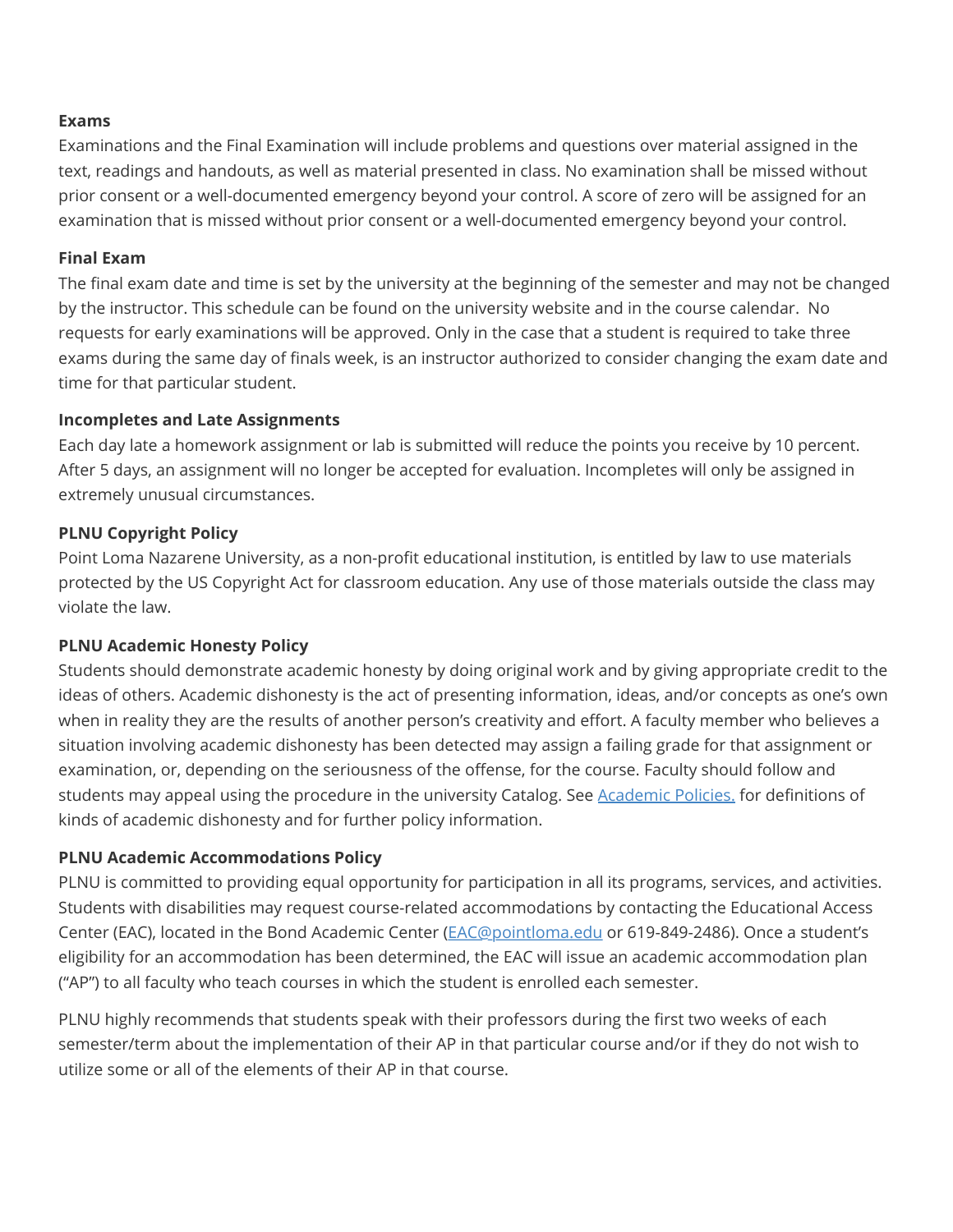Students who need accommodations for a disability should contact the EAC as early as possible (i.e., ideally before the beginning of the semester) to assure appropriate accommodations can be provided. It is the student's responsibility to make the first contact with the EAC.

# **PLNU Attendance and Participation Policy**

Attendance is expected at each class session. In the event of an absence you are responsible for the material covered in class and the assignments given that day. Regular and punctual attendance at all classes is considered essential to optimum academic achievement. If the student is absent from more than 10 percent of class meetings, the faculty member can file a written report which may result in de-enrollment. If the absences exceed 20 percent, the student may be de-enrolled without notice until the university drop date or, after that date, receive the appropriate grade for their work and participation. See [Academic Policies site.](https://catalog.pointloma.edu/content.php?catoid=46&navoid=2650#Class_Attendance) in the Undergraduate Academic Catalog. If absences exceed these limits but are due to university excused health issues, an exception will be granted.

# **Class Enrollment:**

It is the student's responsibility to maintain his/her class schedule. Should the need arise to drop this course (personal emergencies, poor performance, etc.), the student has the responsibility to follow through (provided the drop date meets the stated calendar deadline established by the university), not the instructor. Simply ceasing to attend this course or failing to follow through to arrange for a change of registration (drop/add) may easily result in a grade of F on the official transcript.

# **Spiritual Care**

Please be aware PLNU strives to be a place where you grow as whole persons. To this end, we provide resources for our students to encounter God and grow in their Christian faith. If students have questions, a [desire to meet with the chaplain or have prayer requests you can contact the Office of Spiritual Development](https://www.pointloma.edu/offices/spiritual-development) Links to an external site.

# **Topics and Assignments at a glance:**

| <b>Date</b> | <b>Topic</b>                             | <b>Reading</b> | <b>Hmk Due</b>   | Lab |
|-------------|------------------------------------------|----------------|------------------|-----|
| 1/11        | Introduction and Classical Physics       | 1.1            |                  |     |
| 1/12        | Classical Space and Time                 | $1.1 - 1.2$    |                  |     |
| 1/14        | <b>Classical Statistics</b>              | $1.3 - 1.4$    | Hmk1             |     |
| 1/19        | <b>Classical Relativity</b>              | $2.1 - 2.2$    |                  |     |
| 1/21        | Einstein's Postulates                    | $2.3 - 2.4$    | Hmk <sub>2</sub> |     |
| 1/24        | The Lorentz Transformation               | 2.5            |                  |     |
| 1/26        | Twin Paradox and Space-time diagrams     | 2.6            |                  |     |
| 1/28        | Relativistic Dynamics                    | 2.7            | Hmk 3            |     |
| 1/31        | <b>Conservation Laws and Experiments</b> | $2.8 - 2.9$    |                  |     |
|             |                                          |                |                  |     |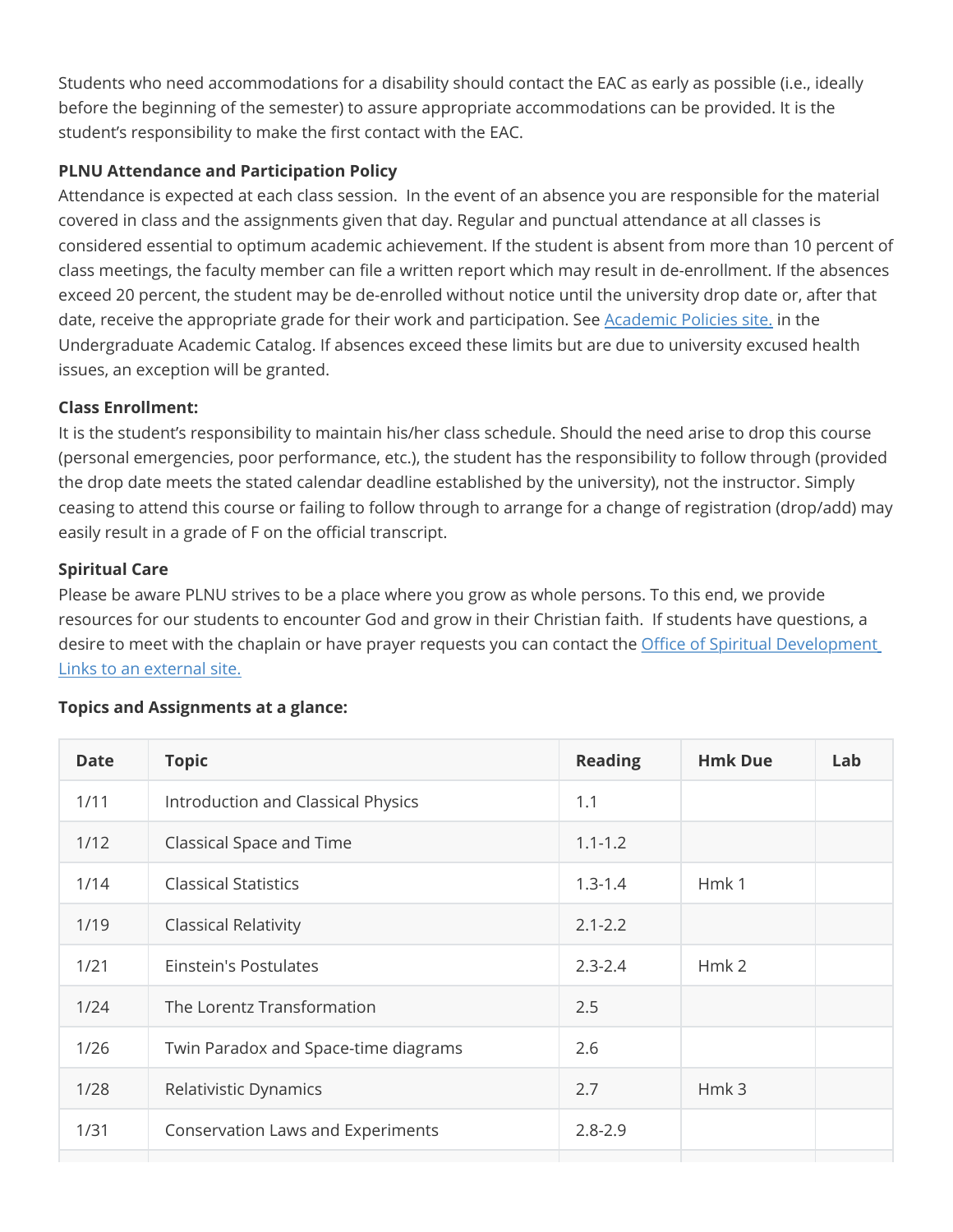| 2/02   | Wrap-up Relativity                  |             |               |
|--------|-------------------------------------|-------------|---------------|
| 2/04   | Exam #1: Relativity                 |             | Hmk 4         |
| 2/07   | Review Waves / Photoelectric Effect | $3.1 - 3.2$ |               |
| 2/09   | <b>Thermal Radiation</b>            | 3.3         |               |
| 2/11   | The Compton Effect                  | 3.4         | Hmk 5         |
| 2/14   | More Photons                        | $3.5 - 3.6$ |               |
| 2/16   | de Broglie Waves                    | $4.1 - 4.2$ |               |
| 2/18   | de Broglie Waves II                 | 4.2         | Hmk 6         |
| 2/21   | Uncertainty Relation in waves       | 4.3         |               |
| 2/23   | Heisenberg Uncertainty Relations    | 4.4         |               |
| 2/25   | <b>Wave Packets</b>                 | $4.5 - 4.6$ |               |
| 2/28   | <b>Wave Packets</b>                 | 4.7         | Hmk7          |
| 3/02   | Exam #2 Waves and Particles         |             |               |
| 3/04   | Waves and Boundaries                | 5.1         |               |
| 3/14   | <b>Confined Particle</b>            | 5.2         |               |
| $3/16$ | The Schrodinger Equation            | 5.3         |               |
| 3/18   | Applications of the SE              | 5.4         | Hmk8          |
| 3/21   | Applications of the SE              | 5.5         |               |
| 3/23   | <b>Steps and Barriers</b>           | 5.6         |               |
| 3/25   | Atoms and Thomspon Model            | $6.1 - 6.2$ | Hmk 9         |
| 3/28   | Rutherford Atom                     | 6.3         |               |
| 3/30   | Line Spectra & Bohr Model           | 6.4         |               |
| 4/01   | Frank-Hertz and Bohr                | 6.6, 6.8    |               |
| 4/04   | Wrap-up                             |             | <b>Hmk 10</b> |
| 4/06   | Exam #3                             |             |               |
| 4/08   | 1-D atom & angular momentum         | $7.1 - 7.2$ |               |
|        |                                     |             |               |